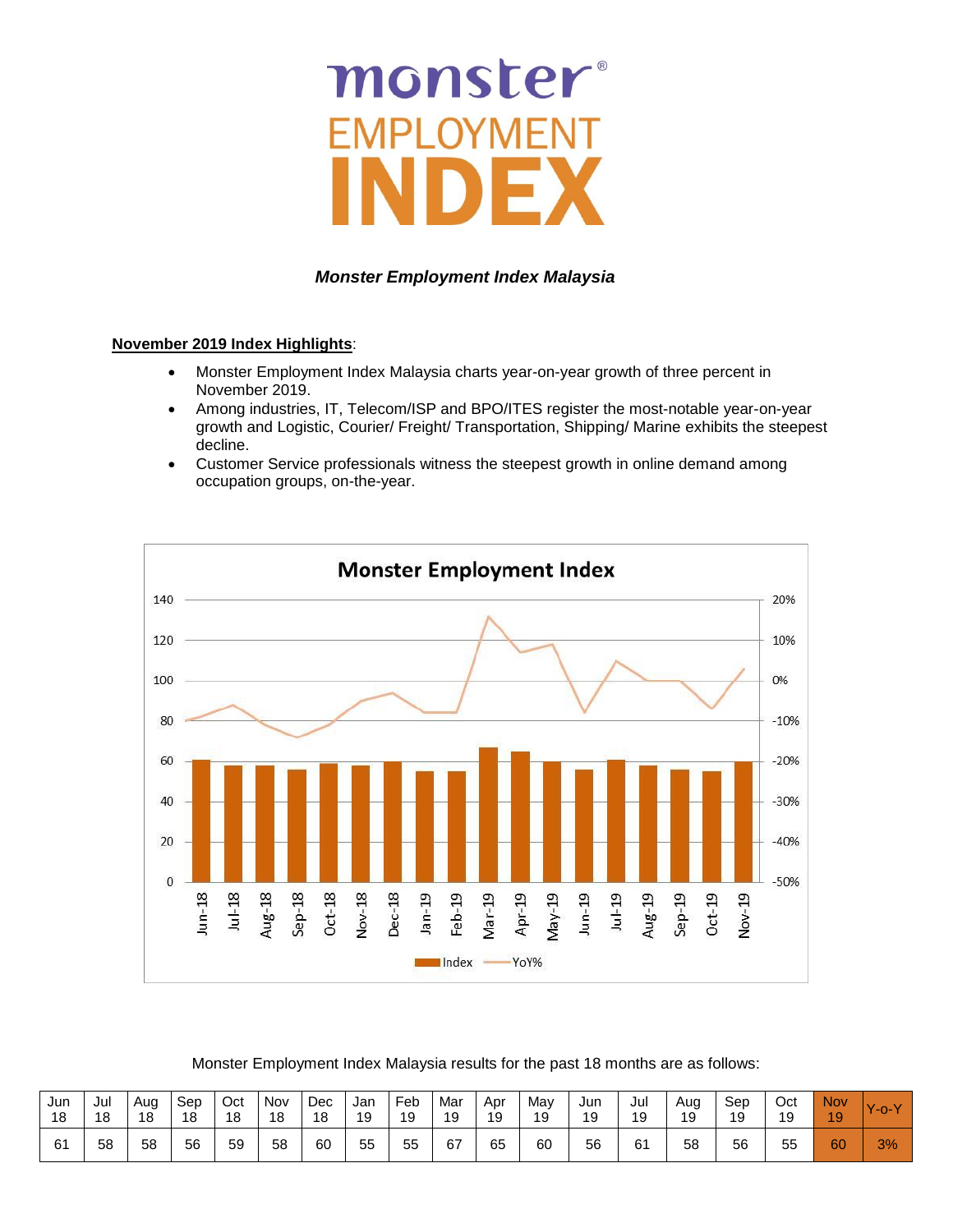**Industry Year-over-year Trends**: Five of the nine industry sectors monitored by the Index, witnessed growth in online recruitment activity.

- **IT, Telecom/ISP and BPO/ITES** (up 25 percent) registered the most-notable annual growth among industry sectors. Pace of growth improved by 14 percentage points vis-à-vis last month. In short-run as well, the sector charted positive growth; up eight percent (month-on-month), up four percent (three-month) and up 17 percent (six-month).
- Year-on-year, **Hospitality** leaped by 22 percent in November 2019; up from five percent in October. On a month-on-month basis the sector, at 14 percent, saw the steepest growth among others.
- Long-term growth momentum in **Retail** (up 13 percent) paced up by 20 percentage points; up from decline of seven percent in October 2019. In short-term (month-on-month), the sector saw a jump of 13 percent in e-recruitment activity.
- **Advertising, Market Research, Public Relations, Media and Entertainment** (up nine percent) recovered positive annual growth following a decline of two percent last month. This was also the most-notable hike since June 2019. On other parameters as well, the sector charted growth; up seven percent (month-on-month) and up five percent (three-month and six-month).
- **Engineering, Construction and Real Estate** (down three percent) continued to register year-onyear decline since April 2019. However, growth rate witnessed improvement of seven percentage points; down from decline of 10 percent in October 2019. Monthly demand exhibited four percent growth.
- **Logistic, Courier/ Freight/ Transportation, Shipping/ Marine** (down five percent) saw the steepest decline among monitored sectors on annual basis.

| Year-over-year Growth                                                         | Nov<br>18 | <b>Nov</b><br>19 | % Growth<br>$Y$ -o- $Y$ | Year-over-year Growth                                              | Nov<br>18 | <b>Nov</b><br>19 | % Grov<br>Y-o-` |
|-------------------------------------------------------------------------------|-----------|------------------|-------------------------|--------------------------------------------------------------------|-----------|------------------|-----------------|
| IT, Telecom/ISP and<br><b>BPO/ITES</b>                                        | 119       | 149              | 25%                     | Production/Manufacturing,<br>Automotive and Ancillary              | 90        | 89               | $-1%$           |
| Hospitality                                                                   | 54        | 66               | 22%                     | Engineering, Construction and<br><b>Real Estate</b>                | 60        | 58               | $-3%$           |
| Retail                                                                        | 40        | 45               | 13%                     | Oil and Gas                                                        | 103       | 99               | $-4%$           |
| Advertising, Market Research,<br>Public Relations, Media and<br>Entertainment | 56        | 61               | 9%                      | Logistic, Courier/ Freight/<br>Transportation, Shipping/<br>Marine | 61        | 58               | $-5%$           |

# **Top Growth Industries Lowest Growth Industries**

| <b>Year-over-year Growth</b>                                       | Nov<br>18 | <b>Nov</b><br>19 | % Growth<br>$Y$ -o- $Y$ |
|--------------------------------------------------------------------|-----------|------------------|-------------------------|
| Production/Manufacturing,<br>Automotive and Ancillary              | 90        | 89               | $-1%$                   |
| Engineering, Construction and<br><b>Real Estate</b>                | 60        | 58               | $-3%$                   |
| Oil and Gas                                                        | 103       | 99               | $-4%$                   |
| Logistic, Courier/ Freight/<br>Transportation, Shipping/<br>Marine | 61        | 58               | $-5%$                   |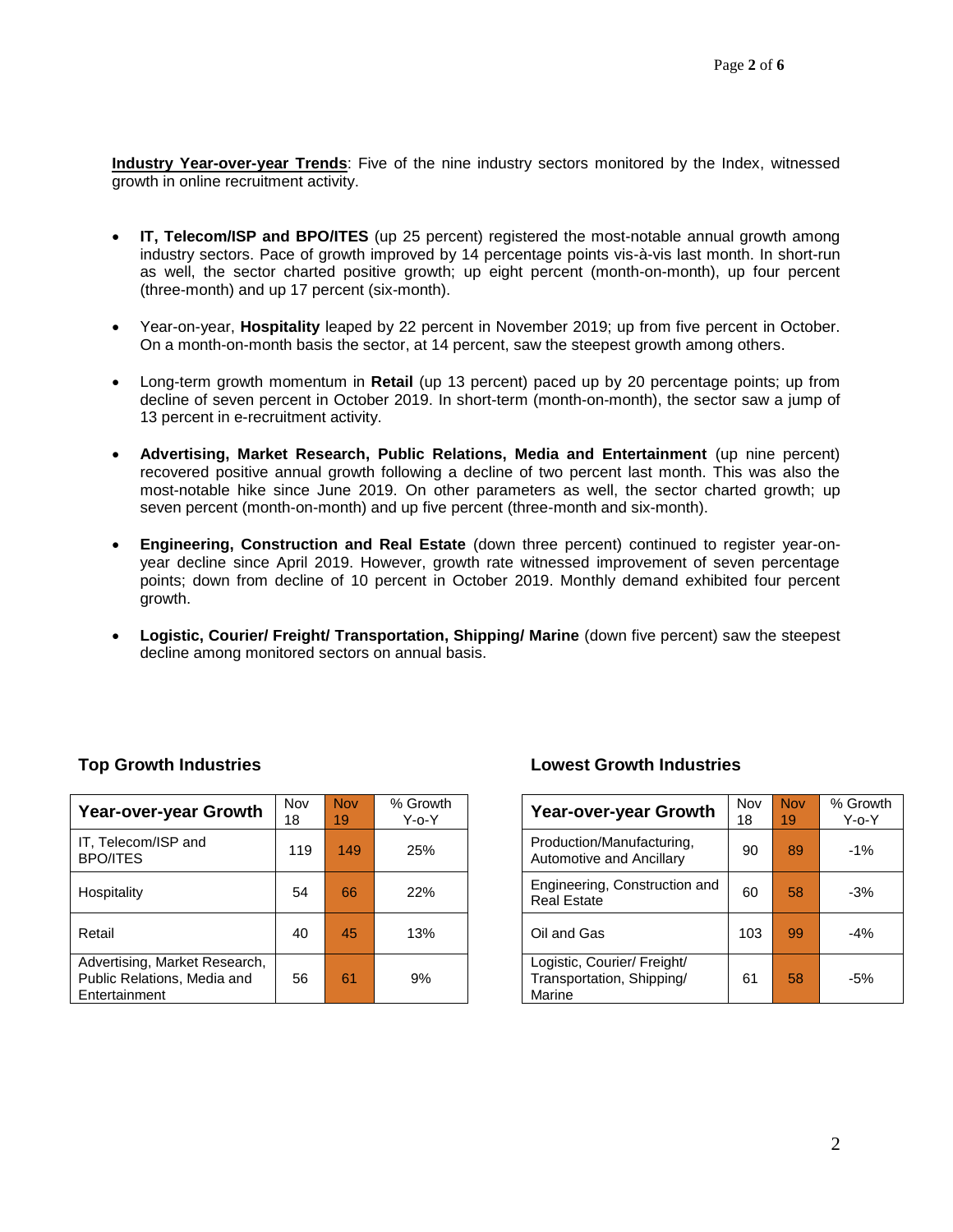**Occupation Year-over-year Trends**: Growth in online demand for professionals was positive in six of the nine job-roles monitored by the Index.

- **Customer Service** (up 58 percent) charted the most-notable annual growth among the monitored occupation categories; also the steepest hike in the series. Month-on-month, the job-role saw growth of 25 percent.
- Online demand for **Software, Hardware, Telecom** (up 16 percent) professionals continued to witness double-digit annual growth since March 2019. In short-run as well, the job-role recorded increased growth; up one percent (month-on-month), up five percent (three-month) and up 10 percent (six-month).
- **Marketing & Communications** (up three percent) recovered positive year-on-year growth in November 2019. Growth momentum improved by six percentage points vis-à-vis last month. The jobrole also exhibited increased demand on month-on-month (up four percent) and three-month (up three percent) basis.
- **HR & Admin** professionals experienced two percent hike in online demand from the year-ago level. Moreover, the occupation category registered four percent growth on-the-month.
- **Engineering /Production, Real Estate** (down five percent) registered the steepest decline, on-theyear.

| Year-over-year Growth       | Nov<br>18 | <b>Nov</b><br>19 | % Growth<br>Y-o-Y | Year-over-year Growth                   | Nov<br>18 | <b>Nov</b><br>19 <sup>°</sup> | $%$ Gro<br>$Y$ -0- $'$ |
|-----------------------------|-----------|------------------|-------------------|-----------------------------------------|-----------|-------------------------------|------------------------|
| <b>Customer Service</b>     | 19        | 30               | 58%               | Sales & Business<br>Development         | 74        | 75                            | 1%                     |
| Hospitality & Travel        | 38        | 53 <sub>l</sub>  | 39%               | Finance & Accounts                      | 62        | 60                            | $-3%$                  |
| Software, Hardware, Telecom | 67        | 78               | 16%               | Purchase/ Logistics/ Supply<br>Chain    | 68        | 65                            | $-4%$                  |
| Marketing & Communications  | 77        | 79               | 3%                | Engineering /Production, Real<br>Estate | 64        | 61                            | $-5%$                  |

# **Top Growth Occupations Lowest Growth Occupations**

| <b>Year-over-year Growth</b>            | Nov<br>18 | <b>Nov</b><br>19 | % Growth<br>Y-o-Y |
|-----------------------------------------|-----------|------------------|-------------------|
| Sales & Business<br>Development         | 74        | 75               | $1\%$             |
| Finance & Accounts                      | 62        | 60               | $-3%$             |
| Purchase/Logistics/Supply<br>Chain      | 68        | 65               | $-4%$             |
| Engineering /Production, Real<br>Estate | 64        | 61               | $-5%$             |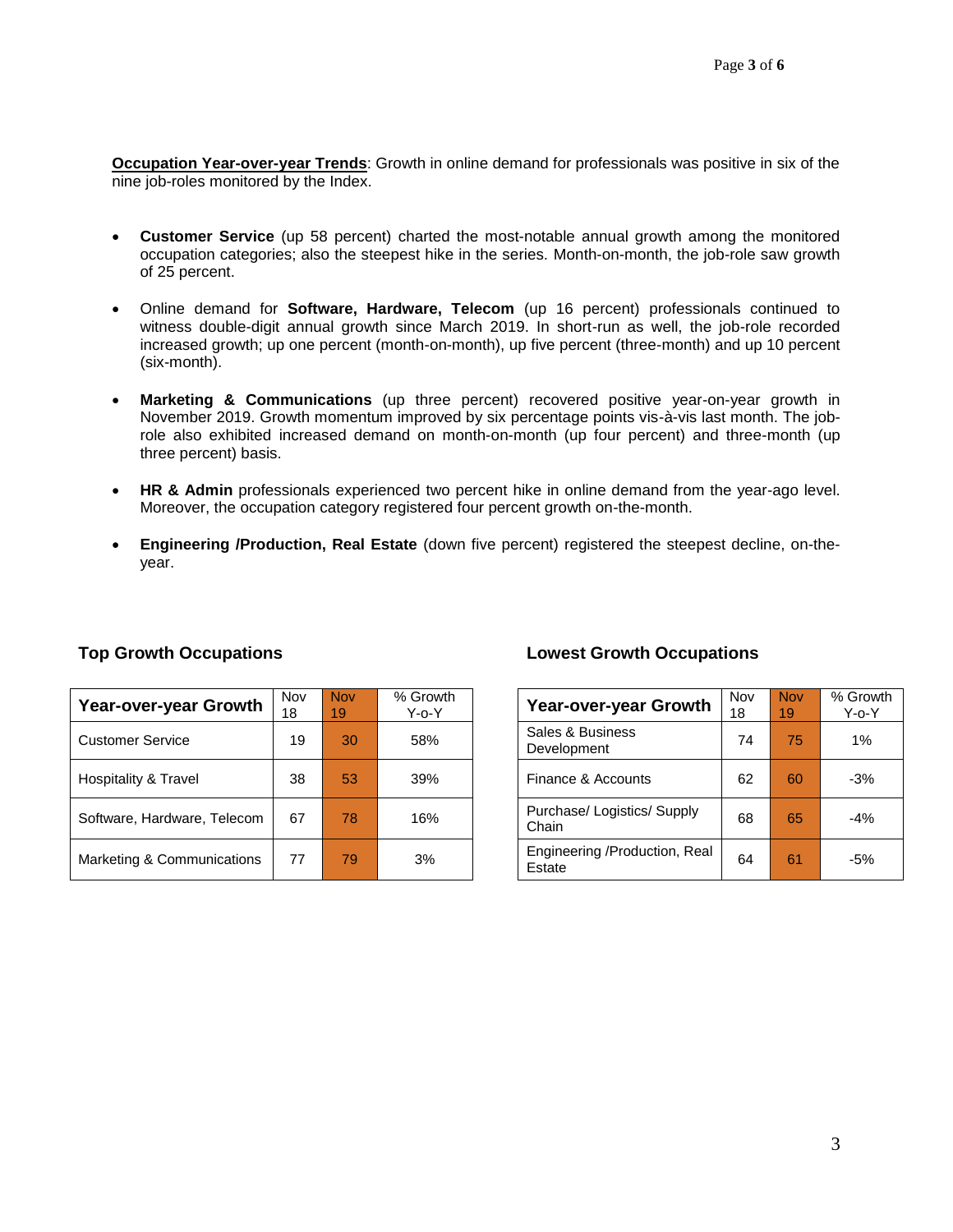### **COUNTRY-WISE TRENDS**

### **Singapore Highlights**

- Monster Employment Index Singapore records annual growth of 13 percent in November 2019.
- Among industry sectors, IT, Telecom/ISP and BPO/ITES witnesses the most-notable growth; and, Production/Manufacturing, Automotive and Ancillary matches the corresponding period a year-ago.
- Hospitality professionals record the steepest growth in online demand, on annual basis.

| Year-over-year Growth                                                                                                 | Nov<br>18 | <b>Nov</b><br>19 | % Growth<br>$Y$ -o- $Y$ | Year-over-year Growth                                 | Nov<br>18 | <b>Nov</b><br>19 | % Gro<br>Y-0- |
|-----------------------------------------------------------------------------------------------------------------------|-----------|------------------|-------------------------|-------------------------------------------------------|-----------|------------------|---------------|
| IT, Telecom/ISP and<br><b>BPO/ITES</b>                                                                                | 169       | 218              | 29%                     | Import/Export                                         | 82        | 86               | 5%            |
| Hospitality                                                                                                           | 109       | 137              | 26%                     | Shipping/Marine                                       | 90        | 92               | 2%            |
| Consumer Goods/ FMCG,<br>Food & Packaged Food,<br>Home Appliance, Garments/<br>Textiles/ Leather, Gems &<br>Jewellerv | 87        | 108              | 24%                     | Production/Manufacturing,<br>Automotive and Ancillary | 104       | 104              | 0%            |

# **Singapore Top Growth Industries Singapore Lowest Growth Industries**

| Year-over-year Growth                                 | Nov<br>18 | <b>Nov</b><br>19 | % Growth<br>Y-o-Y |
|-------------------------------------------------------|-----------|------------------|-------------------|
| Import/Export                                         | 82        | 86               | 5%                |
| Shipping/Marine                                       | 90        | 92               | 2%                |
| Production/Manufacturing.<br>Automotive and Ancillary | 104       | 104              | 0%                |

| <b>Year-over-year Growth</b> | Nov<br>18 | <b>Nov</b><br>19 | % Growth<br>Y-o-Y | <b>Year-over-year Growth</b>       | Nov<br>18 | <b>Nov</b><br>19 | % Grov<br>Y-o-` |
|------------------------------|-----------|------------------|-------------------|------------------------------------|-----------|------------------|-----------------|
| Hospitality & Travel         | 96        | 122              | 27%               | Legal                              | 103       | 107              | 4%              |
| Software, Hardware, Telecom  | 130       | 160              | 23%               | Purchase/Logistics/Supply<br>Chain | 92        | 93               | 1%              |
| <b>Health Care</b>           | 106       | 121              | 14%               | <b>Real Estate</b>                 | 88        | 86               | $-2%$           |

### **Singapore Top Growth Occupations Singapore Lowest Growth Occupations**

| <b>Year-over-year Growth</b>         | Nov<br>18 | <b>Nov</b><br>19 | % Growth<br>Y-o-Y |
|--------------------------------------|-----------|------------------|-------------------|
| Legal                                | 103       | 107              | 4%                |
| Purchase/ Logistics/ Supply<br>Chain | 92        | 93               | 1%                |
| <b>Real Estate</b>                   | 88        | 86               | $-2%$             |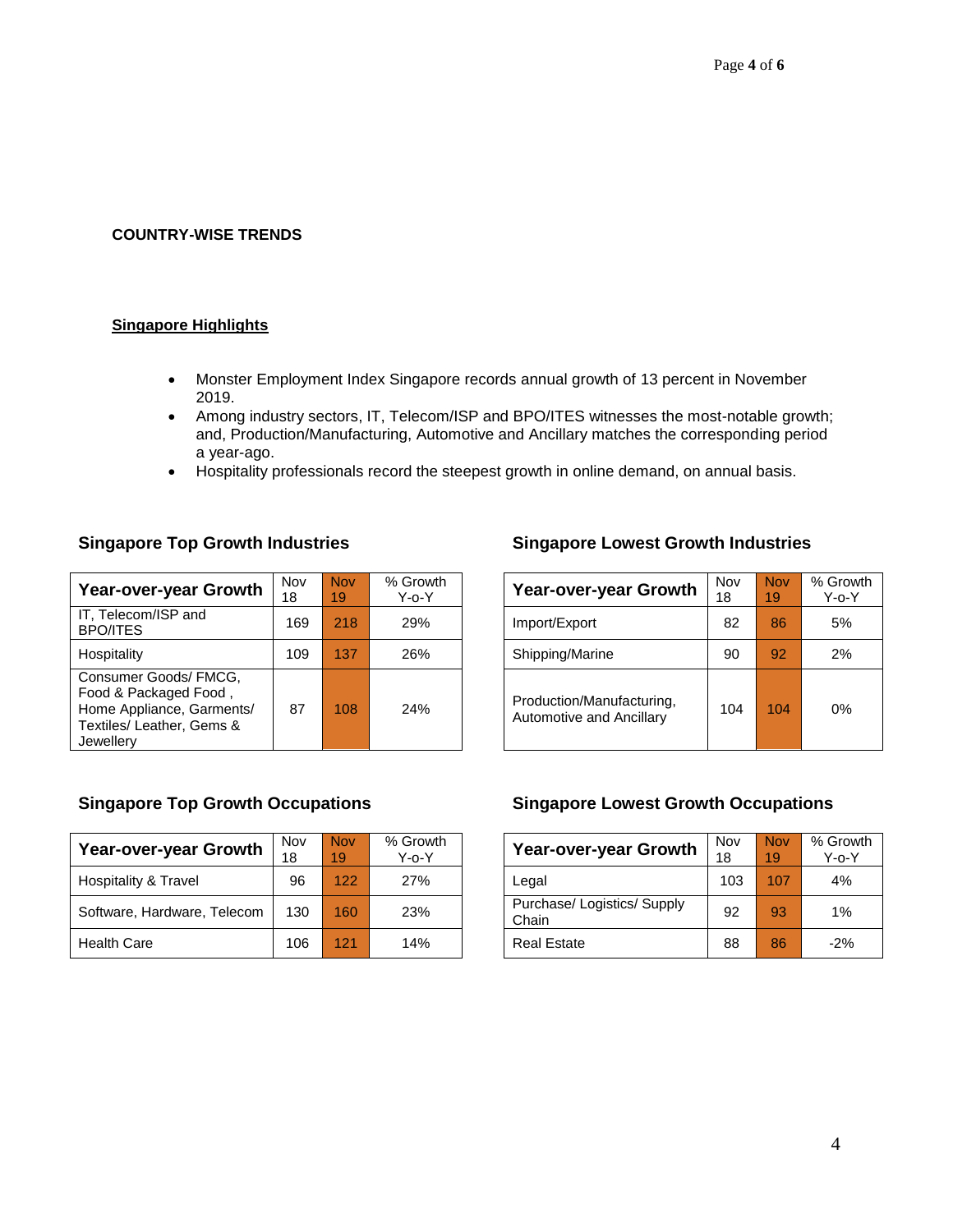# **Philippines Highlights**

- Monster Employment Index Philippines exhibits annual growth of 15 percent in November 2019.
- Advertising, Market Research, Public Relations, Media and Entertainment witnesses the most-notable annual growth among industry sectors; whereas, Health Care registers the least growth.
- Among job-roles, HR & Admin exhibits the most-notable demand from the year-ago level.

| Year-over-year Growth                                                                                                 | Nov<br>18 | <b>Nov</b><br>19 | % Growth<br>$Y$ -o- $Y$ | <b>Year-over-year Growth</b>                 | Nov<br>18 | <b>Nov</b><br>19 | % Gro<br>Y-0- |
|-----------------------------------------------------------------------------------------------------------------------|-----------|------------------|-------------------------|----------------------------------------------|-----------|------------------|---------------|
| Advertising, Market<br>Research, Public Relations,<br>Media and Entertainment                                         | 128       | 160              | 25%                     | Hospitality                                  | 130       | 140              | 8%            |
| Consumer Goods/ FMCG,<br>Food & Packaged Food,<br>Home Appliance, Garments/<br>Textiles/ Leather, Gems &<br>Jewellerv | 106       | 132              | 25%                     | Engineering, Construction<br>and Real Estate | 90        | 92               | 2%            |
| <b>BFSI</b>                                                                                                           | 153       | 190              | 24%                     | <b>Health Care</b>                           | 132       | 133              | 1%            |

# **Philippines Top Growth Industries Philippines Lowest Growth Industries**

| ٧o۷<br>8 | <b>Nov</b><br>19 | % Growth<br>$Y$ -o- $Y$ | <b>Year-over-year Growth</b>                 | Nov<br>18 | <b>Nov</b><br>19 | % Growth<br>$Y$ -o- $Y$ |
|----------|------------------|-------------------------|----------------------------------------------|-----------|------------------|-------------------------|
| 128      | 160              | 25%                     | Hospitality                                  | 130       | 140              | 8%                      |
| 106      | 132              | 25%                     | Engineering, Construction<br>and Real Estate | 90        | 92               | 2%                      |
| 153      | 190              | 24%                     | <b>Health Care</b>                           | 132       | 133              | 1%                      |

| Year-over-year Growth      | Nov<br>18 | <b>Nov</b><br>19 | % Growth<br>Y-o-Y | Year-over-year Growth                   | Nov<br>18 | <b>Nov</b><br>19 | % Grov<br>ר-^-Y |
|----------------------------|-----------|------------------|-------------------|-----------------------------------------|-----------|------------------|-----------------|
| HR & Admin                 | 128       | 173              | 35%               | Sales & Business<br>Development         | 132       | 142              | 8%              |
| Finance & Accounts         | 155       | 195              | 26%               | Engineering /Production, Real<br>Estate | 91        | 92               | 1%              |
| Marketing & Communications | 135       | 164              | 21%               | <b>Health Care</b>                      | 125       | 120              | $-4%$           |

# **Philippines Top Growth Occupations Philippines Lowest Growth Occupations**

| Year-over-year Growth                   | Nov<br>18 | <b>Nov</b><br>19 | % Growth<br>$Y$ -o- $Y$ |
|-----------------------------------------|-----------|------------------|-------------------------|
| Sales & Business<br>Development         | 132       | 142              | 8%                      |
| Engineering /Production, Real<br>Estate | 91        | 92               | 1%                      |
| <b>Health Care</b>                      | 125       | 120              | $-4%$                   |